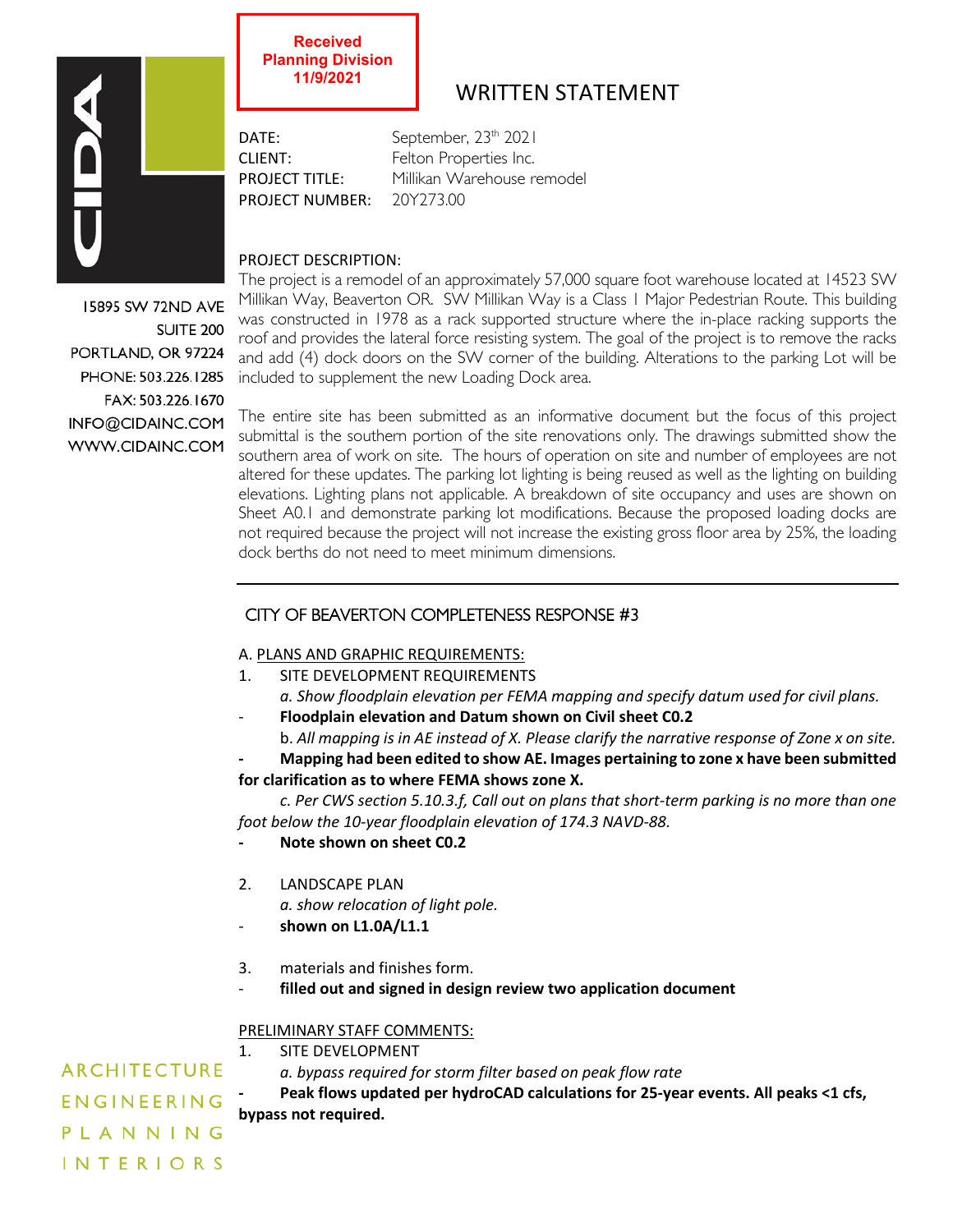

15895 SW 72ND AVE SUITE<sub>200</sub> PORTLAND, OR 97224 PHONE: 503.226.1285 FAX: 503.226.1670 INFO@CIDAINC.COM WWW.CIDAINC.COM

## CITY OF BEAVERTON COMPLETENESS RESPONSE #2

## A. WRITTEN STATEMENT:

1. *Please provide the hours of operation, total number of employees, and maximum number of employees per shift. If more than one type of operation exists or is proposed for the project site, please specify the information requested above for each use.*

RESPONSE: This information cannot be defined. This is a shell building warehouse and there is no tenant to define these values in the renovated project area.

## B. OTHER REQUIREMENTS:

*1. STORMWATER MEMO: Please provide base flood elevation (100-year flood elevation is 177.4 NAV88) and finish floor elevation (179.4 NAV88). Provide the water quality filter design elevations and peak flow rates. The memo must be stamped by a licensed engineer.*

RESPONSE: The flood elevation and finish floor elevation have been added to memo. Though only a Stormwater Memo is required at this stage, a full report has been completed and provided. We have now added flood elevation and finished floor elevation to the report narrative, and design elevations and peak flow rates have been added to the proprietary water treatment details. Report is stamped. Survey data shows FF=180.36' in Beaverton city datum NGVD 29. This is equivalent to approx. 183.96' in NAV88. Since the elevation source for this comment is unknown, we will show the survey elevation. 100-year flood elevation of 177.4 NAV88 will be converted to 173.8 NGVD 29 to remain consistent with city datum.

C. PLANS AND GRAPHIC REQUIREMENTS: *All of the following information is required as part of the application checklists. Please provide all requested information on the appropriate plan sheets.*

## 1. EXISTING CONDITIONS PLAN

a. The entire lots, including area and property lines dimensioned.

- Site survey added to submittal showing dimensioned area and property lines
- b. Points of existing access, interior streets, driveways, and parking areas
- Site survey added to submittal includes items listed
- c. Location of all existing buildings and structures, including refuse storage locations, pedestrian and bike paths, and lighting.

- Site survey added to submittal includes listed items. Site Plan sheet A1.0 updated to show bike path along right of way

- d. Existing right-of-way improvements
- Site survey submitted shows existing right of way improvements

e. Dimension from centerline to edge of existing right-of-way

- Site plan A1.0 shows dimension from centerline to edge of existing right of way

Surrounding development and conditions within 100 feet of the property such as zoning, land uses, buildings, driveways, and trees

- Site survey and A1.0 updated to show 100 feet beyond property line surrounding context. g. Location of existing public and private utilities, easements, and 100-year floodplain
- INTERIORS Site survey added to submittal shows utilities, easements, and flood zone north of property.

**ARCHITECTURE** ENGINEERING PLANNING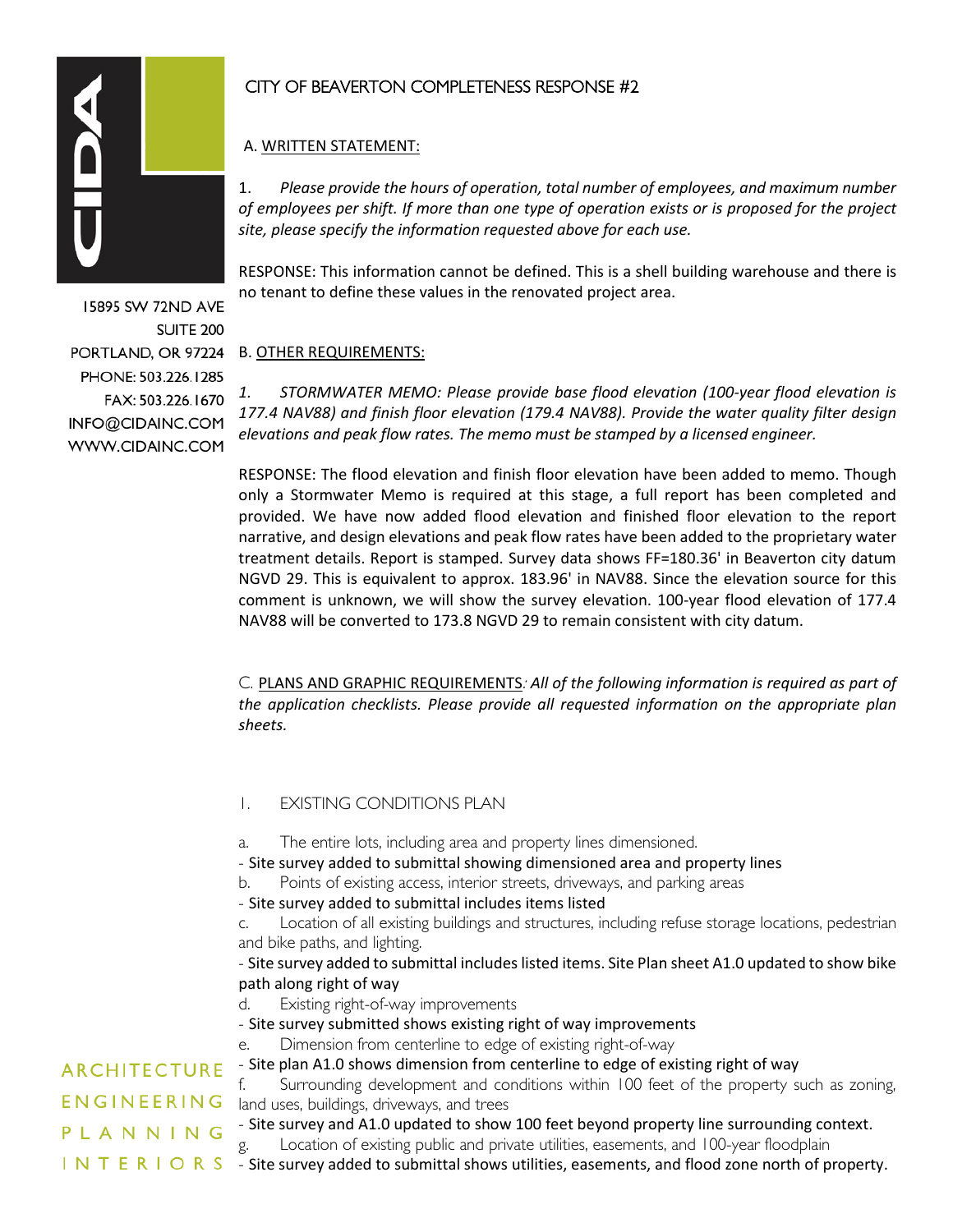

h. Existing trees. Indicate genus, species, and size. DBH is measured at 54 inches above ground. - Sheet A1.0 updated to show existing site trees. Landscape plans show within the area of work genus, species, and size. Because of the site of property, Total site analysis is an undue burden that is feasibly straining to the project and far outside the scope of work. We have submitted applicable and sufficient information within the project area.

2. DIMENSIONED SITE PLAN

a. Lot area and property lines dimensioned and labeled front, side, and rear

- Sheet A1.0 site plan updated with dimensions of lot area and property lines. Utility plan submitted with easements and added information.

b. Proposed right-of-way dedications and improvements

- Site survey submitted shows existing right of way improvements. Landscape plan shows landscaping improvements at frontage.

c. Dimension from centerline to edge of proposed right-of-way

- Site plan A1.0 shows dimension from centerline to edge of existing right of way Location of stormwater quality/detention facilities

- Site survey submitted shows stormwater/detention facilities. ALL STORMWATER RUN-OFF FROM SITE DRAINS INTO BEAVERTON CREEK as described on site survey.

## 3. GRADING PLAN

#### a. The entire lot

- Added an overview sheet C2.0 with the full lot. Grading in Area of work shown on grading plan Sheet C2.0. Because of the site of property, Total site analysis of grading is an undue burden that is feasibly straining to the project and far outside the scope of work. We have submitted applicable information within the project area.

b. Points of existing access, interior streets, driveways, and parking areas

- Site survey added to submittal includes items listed

c. Location of buildings and structures, including refuse storage locations and pedestrian and bike paths

- Site survey added to submittal includes items listed

d. Proposed right-of-way dedications and improvements

- Site survey submitted shows existing right of way improvements. Public Streets are fully improved. No new dedication proposed.

e. Dimension from centerline to edge of proposed right-of-way

- Site plan A1.0 shows dimension from centerline to edge of existing right of way

f. Location of 100-year floodplain

- Site survey added to submittal shows utilities, easements, and flood zone north of property. g. Location of stormwater quality/detention facilities

- Site survey submitted shows stormwater/detention facilities. ALL STORMWATER RUN-OFF FROM SITE DRAINS INTO BEAVERTON CREEK as described on site survey. Changes to stormwater facilities shown on Civil Sheet C3.0 underground detention added to C2.1, though this is not generally shown on grading sheet.

h. Existing trees 6" dbh or larger. Indicate which trees are proposed to be saved and which are proposed to be removed.

- Tree changes shown on Landscaping plans L1.0-L1.1

#### 4. UTILITY PLAN **ARCHITECTURE**

ENGINEERING PLANNING **INTERIORS** 

#### a. The entire lot

- Utilities in Area of work shown on grading plan Sheet C3.0. Because of the site of property, Total site analysis of grading is an undue burden that is feasibly straining to the project and far outside the scope of work. We have submitted applicable information within the project area.

15895 SW 72ND AVE SUITE 200 PORTLAND, OR 97224 PHONE: 503.226.1285 FAX: 503.226.1670 INFO@CIDAINC.COM WWW.CIDAINC.COM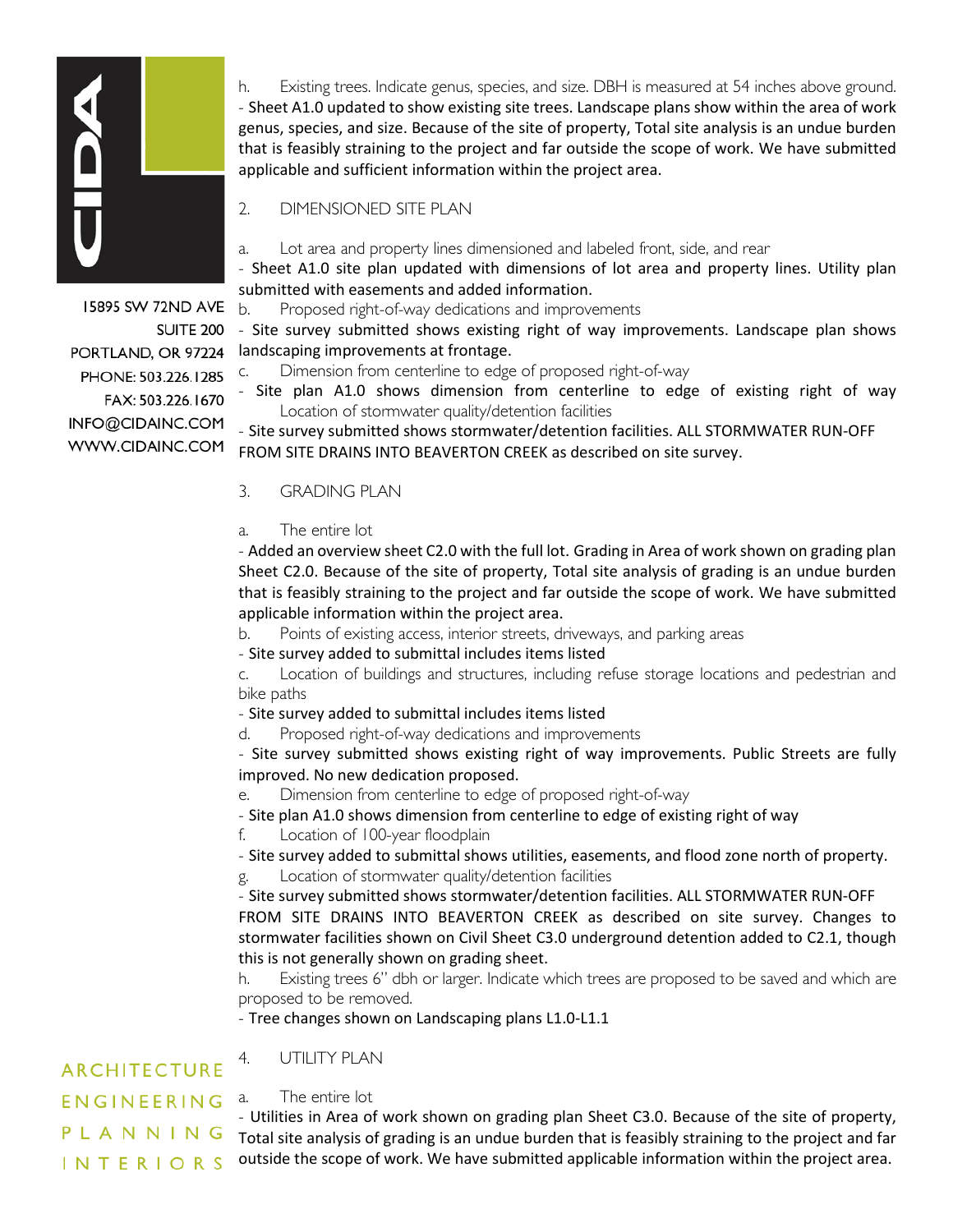

15895 SW 72ND AVE SUITE 200 PORTLAND, OR 97224 PHONE: 503.226.1285 FAX: 503.226.1670 INFO@CIDAINC.COM WWW.CIDAINC.COM

- b. Points of existing access, interior streets, driveways, and parking areas
- Site survey added to submittal includes items listed

c. Location of buildings and structures, including refuse storage locations and pedestrian and bike paths

- Site survey added to submittal includes items listed

d. Proposed right-of-way dedications and improvements

- Site survey submitted shows existing right of way improvements. Civil drawings show changes to area of work. No new dedication proposed

e. Location of 100-year floodplain

- Site survey added to submittal shows utilities, easements, and flood zone north of property. Labeled on C3.0

f. Location of existing and proposed public and private utilities, easements, surface water drainage patterns, and stormwater quality/detention facility

- Site survey added to submittal includes items listed. existing utilities and easements shown as part of the survey; proposed shown on C3.1 and C3.2

5. LANDSCAPE PLAN

a. Proposed right-of-way, dedications, and improvements

- Site survey submitted shows existing right of way improvements. Landscape drawings show changes to area of work.

b. Proposed location of light poles, bollards, and other exterior illumination

- Site survey added to submittal includes items listed. Proposed locations and changed listed on Civil Sheet C1.0

6. DESCRIPTION OF MATERIALS AND FINISHES FORM:

Please provide one completed copy of the Materials and Finishes Form with the application submittal (pages 7 through 10 of the application form).

RESPONSE: Materials and finishes from original approved project are not changing. As requested by the city planner of this project, Cut sheets of overhead doors being applied to existing building elevation have been submitted to comply with the description of materials and finishes.

## PRELIMINARY STAFF COMMENTS (NOT COMPLETENESS ITEMS):

1. PLANNING:

• On the dimensioned site plan, please only show what is proposed and not the existing portions that will be modified. It will be easier to read the site plan without the faded lines showing all the existing parking spaces that are to be modified. Please also remove the turning templates and show them on a separate plan sheet.

**ARCHITECTURE** ENGINEERING PLANNING **INTERIORS** 

RESPONSE: Demo information removed from site plan and added to supplemental site demo plan. Turning templates added to new Truck Maneuvering Sheet A0.3

Please provide the turning template showing how the largest sized vehicles that are anticipated to use the loading docks can access the southernmost loading dock with the most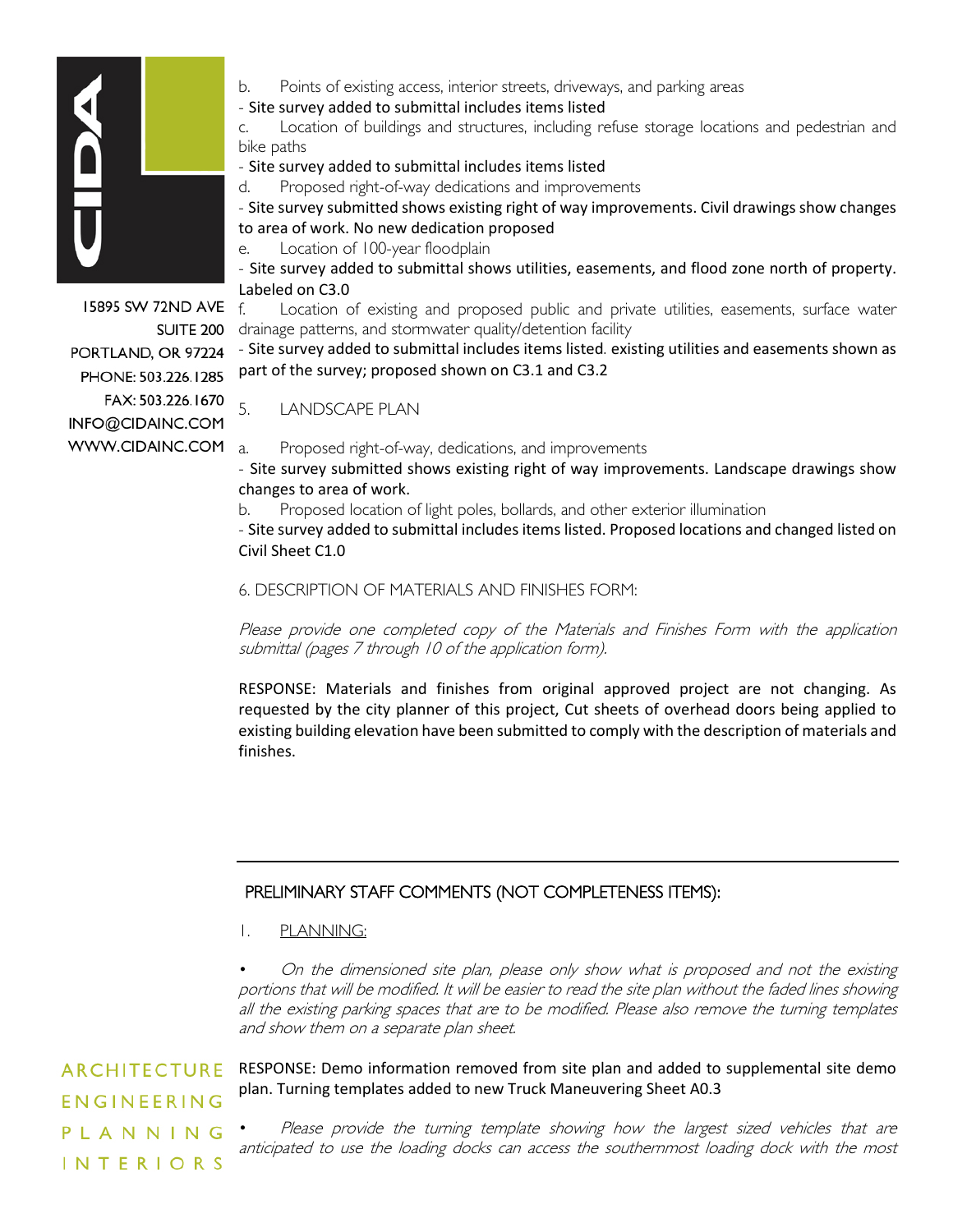

severe turn radius. Please show how the trucks maneuver on the property so that they are able to back up into the loading docks as shown on the site plan. The turning template provided for the northernmost loading dock does not appear to show how it was able to back in, only how it exits the property in a forward motion.

RESPONSE: Truck turning templates added to new Sheet a 0.3 showing both entry and exit of northern most truck loading dock and southern most truck loading dock. Maneuvering path shown on sheet.

15895 SW 72ND AVE **SUITE 200** PORTLAND, OR 97224 PHONE: 503.226.1285 FAX: 503.226.1670 INFO@CIDAINC.COM WWW.CIDAINC.COM

• Please provide a breakdown of all uses on the site and the square footage of each use to demonstrate that with the parking lot modifications, the amount of parking will meet the minimum for all uses and will not exceed the maximum for all uses. Please reference the MKS TI Compliance Statement Letter for the type of information needed about parking. This information was from April 2020 so please ensure that all uses and square footages are up to date.

RESPONSE: Uses breakdown on site shown on updated sheet A1.0 site plan diagrams. Parking modifications and amount of parking listed on sheet to show compliance. MKS TI compliance statement letter referenced and uses/square footages have been verified by the owner of the property.

2. Site Development Comments: Site development permit submittal plans need to be  $22'' \times 34''$ .

Plans formatted to 22"x34"

## CHAPTER 20 – LAND USES

20.20.15 – Site development standards SC-E1 Zone

• Not applicable – Building Already Exists. Setback is already met. 20.20.20 – Land Uses SC-E1 Zone

• Industrial uses 31 and 33, manufacturing and warehousing, are applicable to this zone 20.20.35 – Other SC-E requirements

- 1. Not applicable none of these elements are a part of this project
- 2. All business is conducted in enclosed area

**ARCHITECTURE ENGINEERING** PLANNING **INTERIORS** 

## CHAPTER 40 – APPLICATIONS

40.03 – Facilities review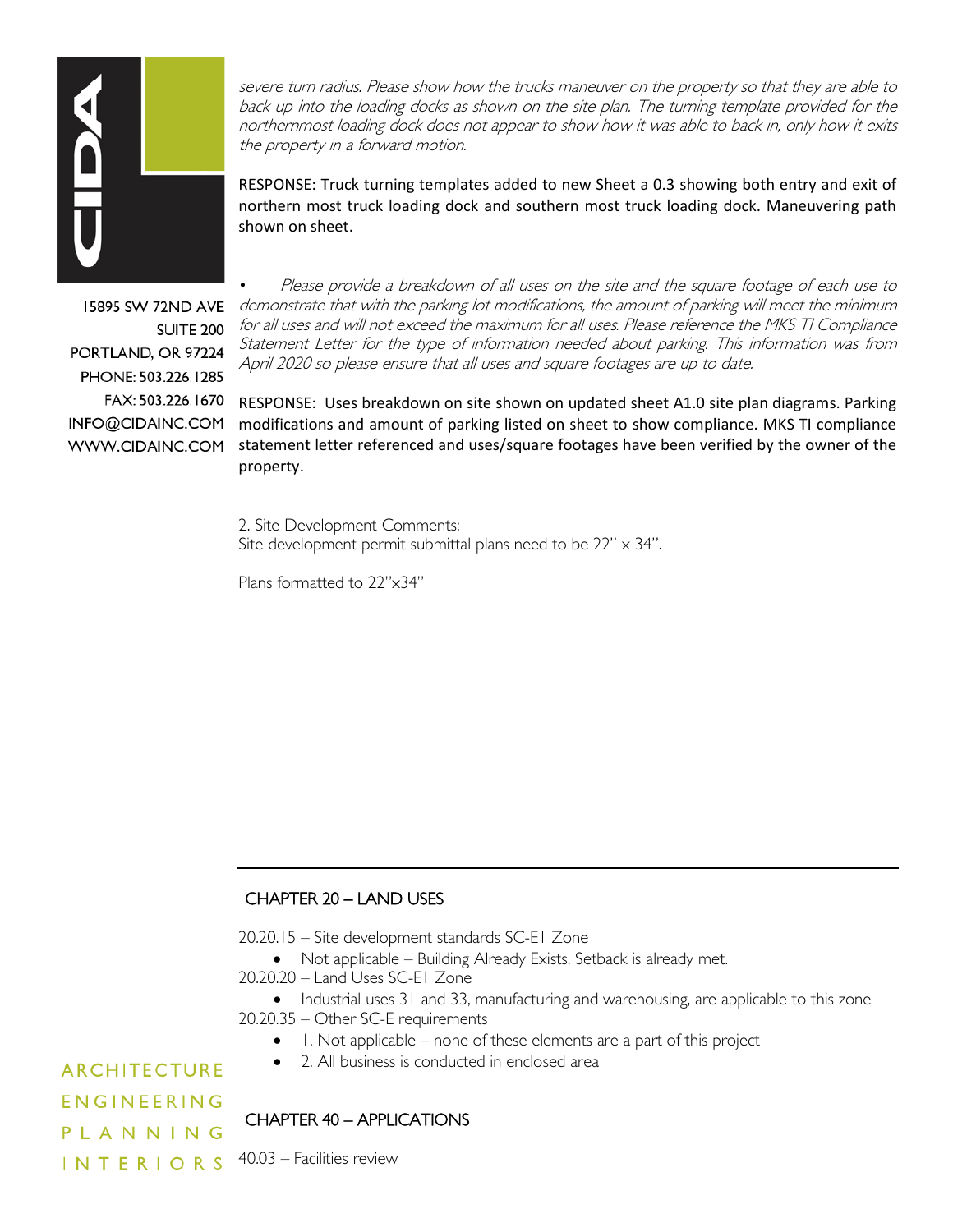

15895 SW 72ND AVE **SUITE 200** PORTLAND, OR 97224 PHONE: 503.226.1285 FAX: 503.226.1670 INFO@CIDAINC.COM WWW.CIDAINC.COM

• Remodel and alterations of project shall be in accordance with the City of Beaverton Development code and shall be determined so under Design two review by the City. the application complies with all relevant standards in conformance with Section 50.25.1.B., and all the following criteria have been met, as applicable.

o A.

- o All critical facilities and services related to the proposed development have, or can be improved to have, adequate capacity to serve the proposed development at the time of its completion.
- o B.
- o Essential facilities and services related to the proposed development are available, or can be made available, with adequate capacity to serve the development prior to its occupancy. In lieu of providing essential facilities and services, a specific plan may be approved if it adequately demonstrates that essential facilities, services, or both will be provided to serve the proposed development within five (5) years of occupancy.

o C.

o The proposed development is consistent with all applicable provisions of CHAPTER 20 (Land Uses), or Sections 20.25 and 70.3 if located within the Downtown Design District, unless the applicable provisions are modified by means of one or more applications which shall be already approved or which shall be considered concurrently with the subject application; provided, however, if the approval of the proposed development is contingent upon one or more additional applications, and the same is not approved, then the proposed development must comply with all applicable provisions of CHAPTER 20 (Land Uses) or Sections 20.25 and 70.3 if located within the Downtown Design District..

o D.

o The proposed development is consistent with all applicable provisions of CHAPTER 60 (Special Requirements) and all improvements, dedications, or both, as required by the applicable provisions of CHAPTER 60 (Special Requirements), are provided or can be provided in rough proportion to the identified impact(s) of the proposed development.

o E.

- o Adequate means are provided or can be provided to ensure continued periodic maintenance and necessary normal replacement of the following private common facilities and areas, as applicable: drainage facilities, roads and other improved rights-of-way, structures, recreation facilities, landscaping, fill and excavation areas, screening and fencing, ground cover, garbage and recycling storage areas, and other facilities not subject to maintenance by the City or other public agency.
- o F.
- o There are safe and efficient vehicular and pedestrian circulation patterns within the boundaries of the development.
- o G.
- o The development's on-site vehicular and pedestrian circulation systems connect to the surrounding circulation systems in a safe, efficient, and direct manner.
- o H.
- o Structures and public facilities serving the development site are designed in accordance with adopted City codes and standards and provide adequate fire protection, including, but not limited to, fire flow.
- o I.
- o Structures and public facilities serving the development site are designed in accordance with adopted City codes and standards and provide adequate protection from crime and accident, as well as protection from hazardous conditions due to inadequate, substandard or ill-designed development.
- o J.
- o Grading and contouring of the development site is designed to accommodate the proposed use and to mitigate adverse effect(s) on neighboring properties, public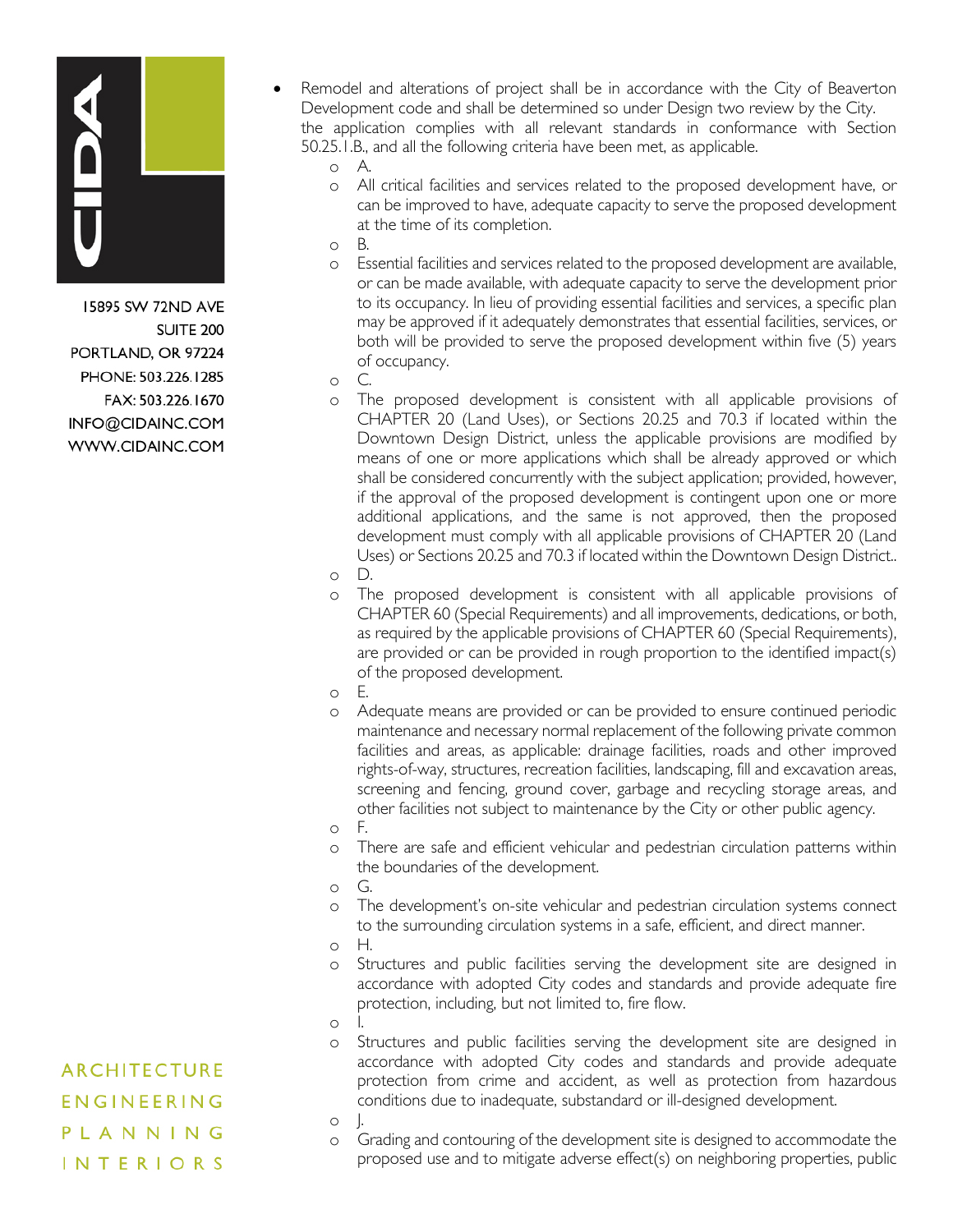

15895 SW 72ND AVE **SUITE 200** PORTLAND, OR 97224 PHONE: 503.226.1285 INFO@CIDAINC.COM WWW.CIDAINC.COM right-of-way, surface drainage, water storage facilities, and the public storm drainage system.

- o K.
- o Access and facilities for physically handicapped people are incorporated into the development site and building design, with particular attention to providing continuous, uninterrupted access routes.
- o L.
- o The application includes all required submittal materials as specified in Section 50.25.1. of the Development Code. [ORD 4265; October 2003]

### FAX: 503.226.1670 40.20.15.2.. Approval Criteria

• C

- $\circ$   $\bullet$  1.
- o The proposal satisfies the threshold requirements for a Design Review Two application.
- $\circ$   $\bullet$  2.
- o All City application fees related to the application under consideration by the decision-making authority have been submitted.
- $\circ$   $\bullet$  3.
- o The proposal contains all applicable application submittal requirements as specified in Section 50.25.1. of the Development Code.
- $\circ$   $\bullet$  4.
- o The proposal is consistent with all applicable provisions of Sections 60.05.15. through 60.05.30. (Design Standards).
- $\circ$  5.
- o For additions to or modifications of existing development, the proposal is consistent with all applicable provisions of Sections 60.05.15 through 60.05.30 (Design Standards) or can demonstrate that the proposed additions or modifications are moving towards compliance with specific Design Standards if any of the following conditions exist:
- o a)
- o A physical obstacle such as topography or natural feature exists and prevents the full implementation of the applicable standard; or
- o b)
- o The location of existing structural improvements prevents the full implementation of the applicable standard; or
- $\circ$
- o The location of the existing structure to be modified is more than 300 feet from a public street.
- o If the above listed conditions are found to exist and it is not feasible to locate a proposed addition in such a way that the addition abuts a street, then all applicable design standards except the following must be met:
- o d)
- o If in a Multiple Use District, building location, entrances and orientation along streets, and parking lot limitations along streets (Standards 60.05.15.6 and 60.05.20.8)

o e)

- o If in a Multiple Use or Commercial District, ground floor elevation window requirements (Standard 60.05.15.8).
- $\circ$   $\bullet$  6.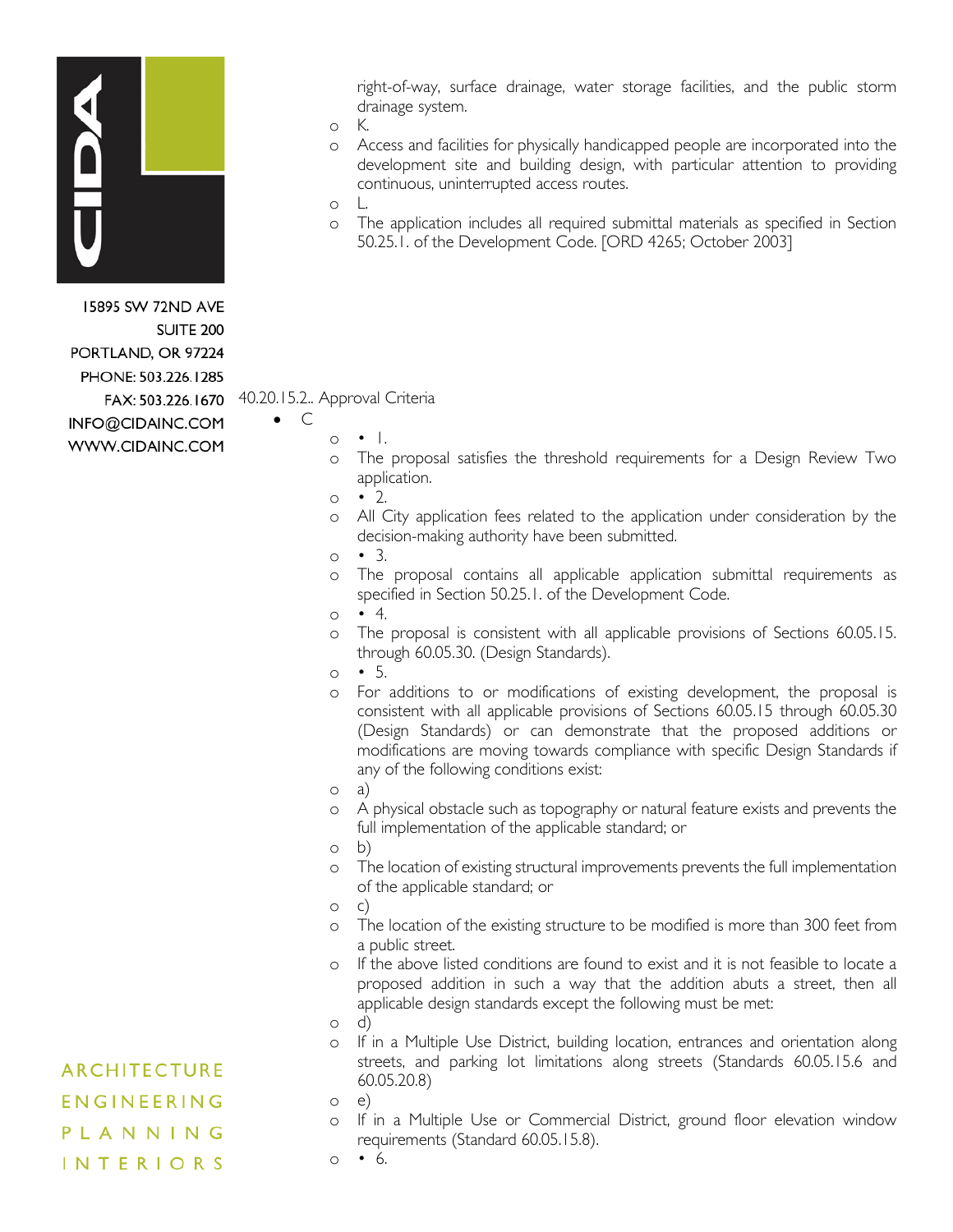

15895 SW 72ND AVE SUITE<sub>200</sub> PORTLAND, OR 97224 PHONE: 503.226.1285 FAX: 503.226.1670 INFO@CIDAINC.COM WWW.CIDAINC.COM

o The proposal complies with the grading standards outlined in Section 60.15.10 or approved with an Adjustment or Variance. [ORD 4782; April 2020]

o

## CHAPTER 60 – SPECIAL REQUIREMENTS

60.05.15.1 – Building articulation

• Not applicable, Building already exists. We are not using any of these materials. By adding doors, it is increasing building articulation.

60.05.15.4 – Exterior Building materials

• Not applicable, Building already exists. Doors being added have been submitted with materials described.

60.05.15.8 – Ground Floor elevations

• Not applicable, Building already exists. Elevation of building renovation area already submitted

60.05.20 – Circulation and parking design standards

- 1. Connections to public street system uninterrupted
- 2. Loading area screened by vegetated buffer at public street.
- 3. Pedestrian Circulation uninterrupted
- 4. Perimeter parking lot landscaping provided
- 5. Parking area landscaping provided with minimum 6' foot wide planting strips. Landscape plan provided.
- $6. n/a$
- 7. Sidewalk along building entrances uninterrupted
- $\bullet$  8. n/a
- $\bullet$  9.  $n/a$

60.05.20.2.C – Loading Area Screening

• Screening along street frontage added to landscaping

60.05.20.3. Pedestrian circulation

- A. All pedestrian connections are maintained as existing. New conditions of loading dock area remove sidewalk along the face of building and maintain connection from parking lot to entries.
- B. Walkway connections to main entries are maintained as existing.
	- C. Pedestrian walkway to site maintained as existing.
- D. Pedestrians connections Maintained as existing. New parking modifications follow design standards of parking lots
- E. Painted areas accommodate pedestrian cross connections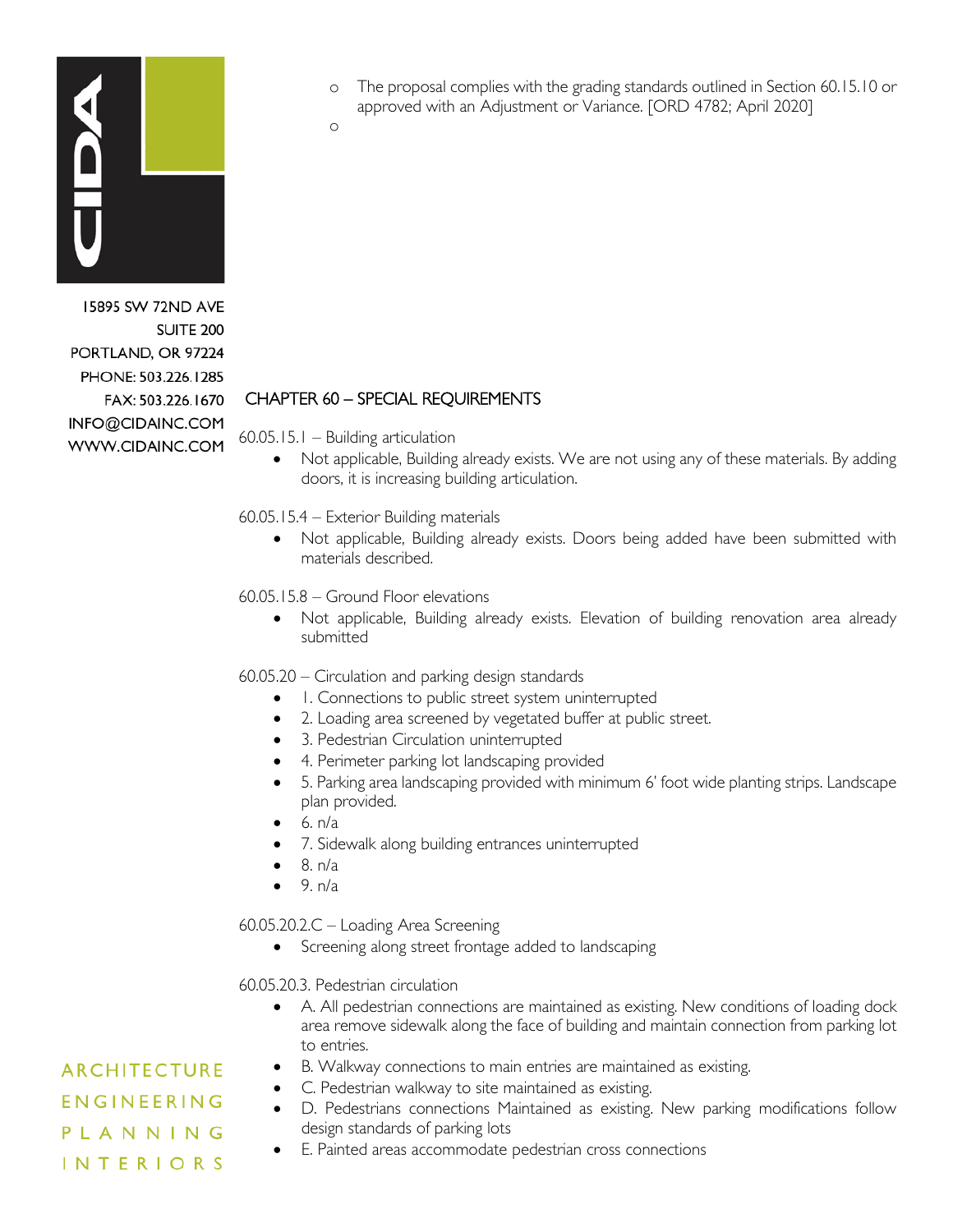

PORTLAND, OR 97224 PHONE: 503.226.1285 FAX: 503.226.1670

WWW.CIDAINC.COM

**SUITE 200** 

• F. Sidewalks to be maintained as existing.

## 60.05.20.4. – Parking areas

• A. Landscaping of parking lots to maintain minimum 6-foot-wide planting strips between right of way and parking areas.

60.05.20.5. – Parking area landscaping

• Landscaped planters are designed to have planted trees in accordance with this section. Existing planters and landscaping shall be maintained where modifications to parking area are not occurring. Minimum dimensions of planters and tree plantings are met.

15895 SW 72ND AVE 60.05.20.7 - Sidewalks along building

• Sidewalk to be removed along Loading dock area for safety. Sidewalks follow pedestrian circulation standards. Existing sidewalks to main entries to be maintained.

INFO@CIDAINC.COM 60.05.25.5.A-D – Minimum Landscape Requirements

 $\bullet$   $\quad$  A

- o 1. Minimum 15% landscaping requirements met with 19.1% total landscaping Provided
- B. Existing landscaping already in place. Changes in landscaping and landscape requirements are shown on landscape plans already submitted. Conditions are met.
- C. Not applicable no plaza proposed
- D. Not applicable All landscaping along building to stay

60.05.30.1-2 – Lighting Design Standards

- 1. Not Applicable Lighting Design Pre-existing. Parking Light pole to be shifted 9 feet to new landscape area. Conditions are met.
- 2. Not Applicable light pole pre-existing on site. Conditions are met.

Table 60.05 Lighting standards

• Not Applicable – lighting Pre-existing with conditions met. Utilizing existing lighting and shifting 9' on site.

60.10 – Floodplain Regulations

• Not applicable. Building already existing. Floodplain area not affected by south site renovations.

• 60.25.10. – Loading Berth Design

• 1. Type A berth designed in accordance with Table 60.25.15 Warehouse specifications.

60.30. – off street parking

60.30.10 – Number of required spaces

• Project impact of off-street parking shown on sheet A0.1 Parking required: 380 min- 477 max Parking provided: 454 spaces with 12 accessible spaces. Parking conditions met and complies

60.30.15 – off street parking design

• New parking layout complies with city standards and dimensions

ENGINEERING 60.60.20. – Tree Protection

• Tree protection fences enforced on Landscaping plans in accordance with tree protections standards during development.

**INTERIORS** 

PLANNING

**ARCHITECTURE**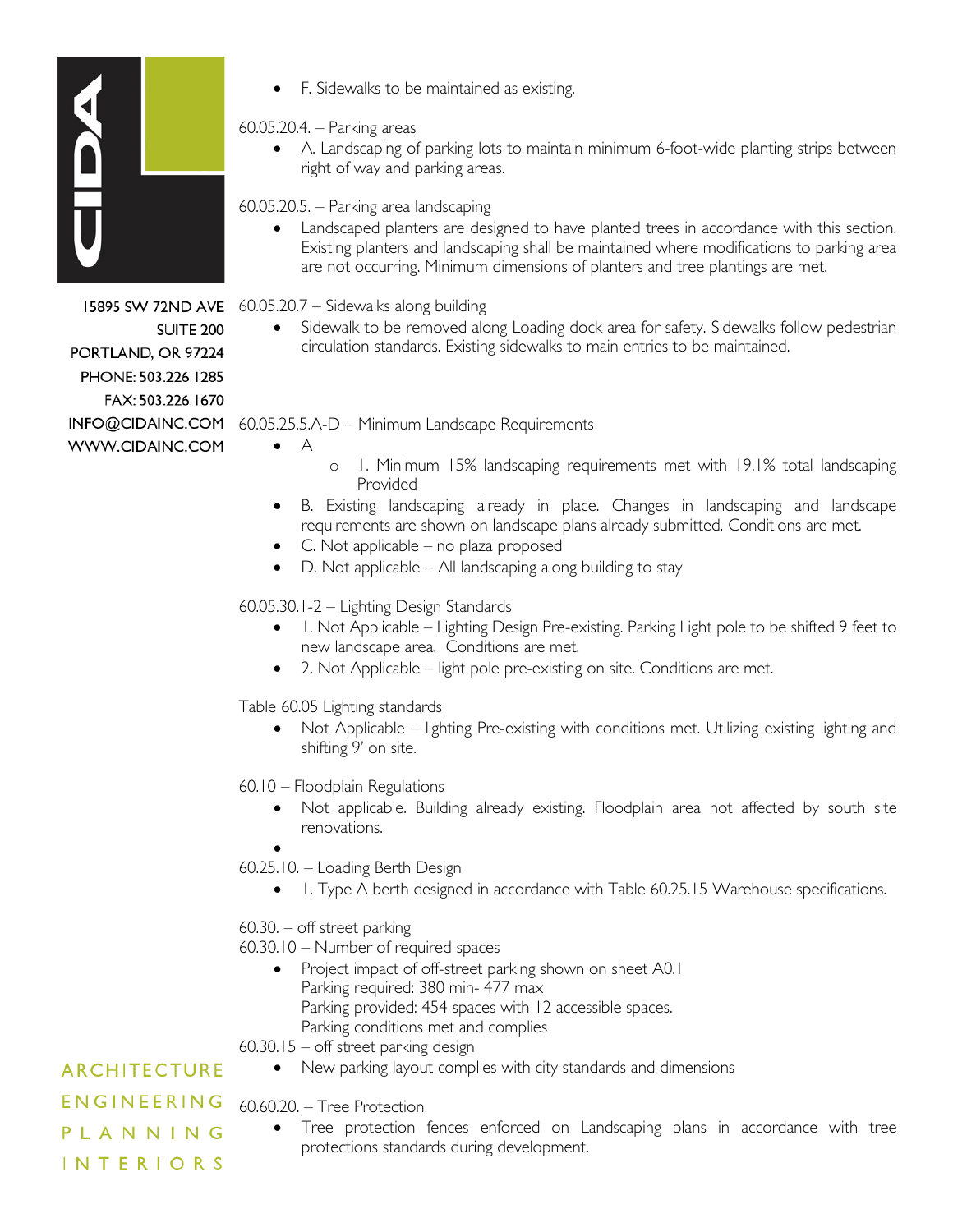

60.60.25.9. – Tree Mitigation

- A Tree mitigation summary has been shown on landscape sheet L1.0A
- Total DBH impacted has been included along with landscape response of site analysis
- Landscape plans have been updated to respond to tree mitigation and protection

15895 SW 72ND AVE **SUITE 200** PORTLAND, OR 97224 PHONE: 503.226.1285 FAX: 503.226.1670 INFO@CIDAINC.COM WWW.CIDAINC.COM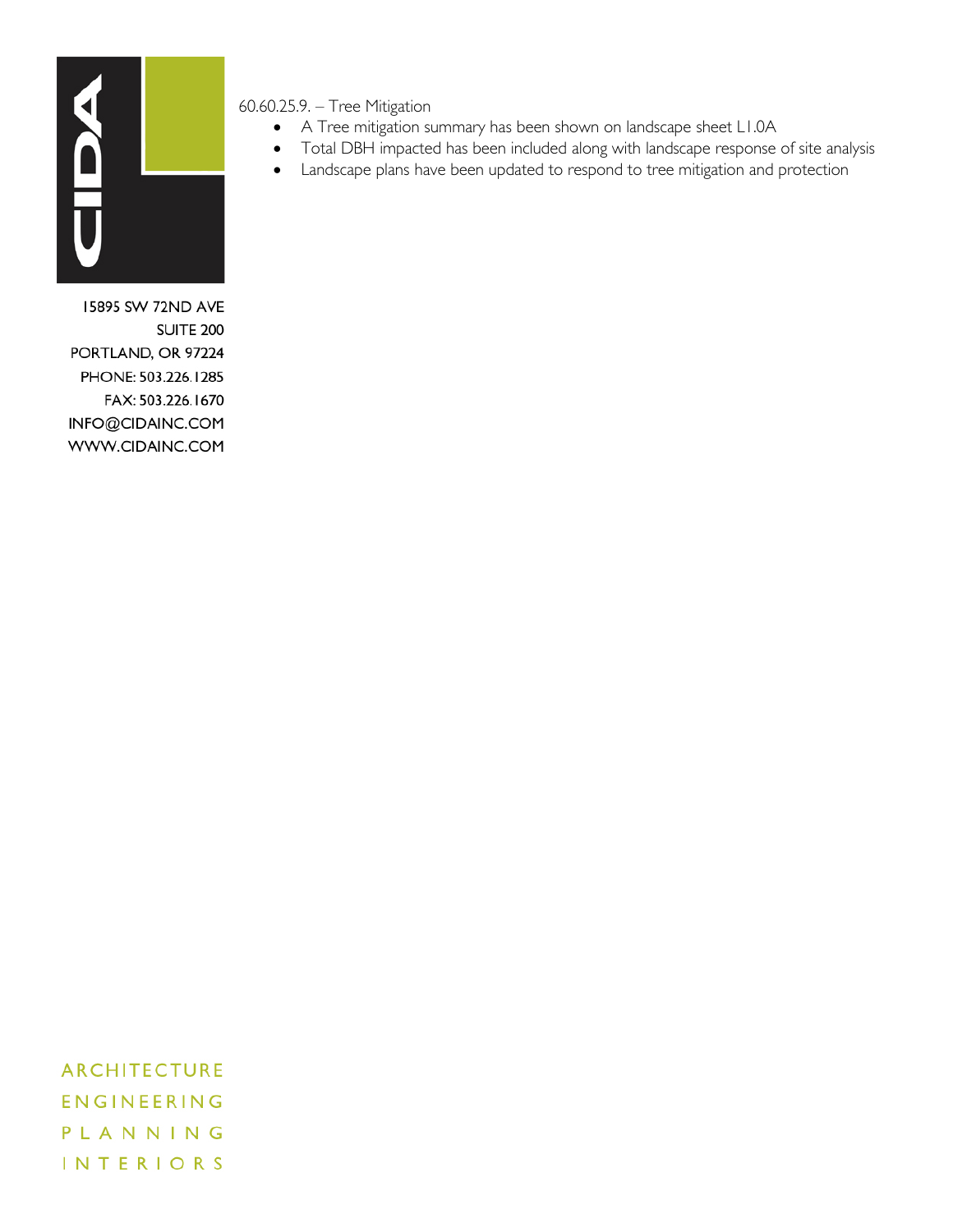

## PARKING DETERMINATION NARRATIVE

PROJECT NUMBER: DR2021-0085

DATE: December, 20<sup>th</sup> 2021 CLIENT: Felton Properties Inc. PROJECT TITLE: Millikan Warehouse remodel

**Received Planning Division 12/20/2021**

#### PROJECT DESCRIPTION:

The project is a remodel of an approximately 57,000 square foot warehouse located at 14523 SW Millikan Way, Beaverton OR. SW Millikan Way is a Class 1 Major Pedestrian Route. This building was constructed in 1978 as a rack supported structure where the in-place racking supports the roof and provides the lateral force resisting system. The goal of the project is to remove the racks and add (4) dock doors on the SW corner of the building. Alterations to the parking Lot will be included to supplement the new Loading Dock area.

The entire site has been submitted as an informative document but the focus of this project submittal is the southern portion of the site renovations only. The drawings submitted show the southern area of work on site. The hours of operation on site and number of employees are not altered for these updates. The parking lot lighting is being reused as well as the lighting on building elevations. Lighting plans not applicable. A breakdown of site occupancy and uses are shown on Sheet A0.1 and demonstrate parking lot modifications. Because the proposed loading docks are not required because the project will not increase the existing gross floor area by 25%, the loading dock berths do not need to meet minimum dimensions.

Total gross floor area of the facility is 297,528 SF.

• Nike has approximately 50 employees who work in shifts of approximately 25. Their hours vary depending on the time of year. Their operating hours are as follows:

Sunday Evening through Friday morning they are operating/open around the clock with a fully functional overnight team.

- Friday evening, they close down at 9pm
- Saturday, they operate from 5a-9pm
- Sunday, they open at 5a and our overnight team restarts for the week at 9pm

• MKSI has approximately 50-60 employees working onsite in their warehouse and labs, but this will increase as soon as their office staff returns. They have approx. 300+ spaces allotted to them. Most staff work 8-5 but they do have a small number of staff that work in the evenings.

The Courts has approx. 4 employees onsite. However, they offer classes during the week and tournaments on the weekends where they have been allotted additional parking. Most days there will only be 1-3 cars parked. When they hold a weekend tournament, that can increase to 50+

## CHAPTER 20 – LAND USES

20.20.15 – Site development standards SC-E1 Zone

• Not applicable – Building Already Exists. Setback is already met.

**ARCHITECTURE** 20.20.20 – Land Uses SC-E1 Zone

- Industrial uses 31 and 33, manufacturing and warehousing, are applicable to this zone 20.20.35 – Other SC-E requirements
	- 1. Not applicable none of these elements are a part of this project
	- 2. All business is conducted in enclosed area

15895 SW 72ND AVE **SUITE 200** PORTLAND, OR 97224 PHONE: 503.226.1285 FAX: 503.226.1670 INFO@CIDAINC.COM WWW.CIDAINC.COM

ENGINEERING

PLANNING **INTERIORS**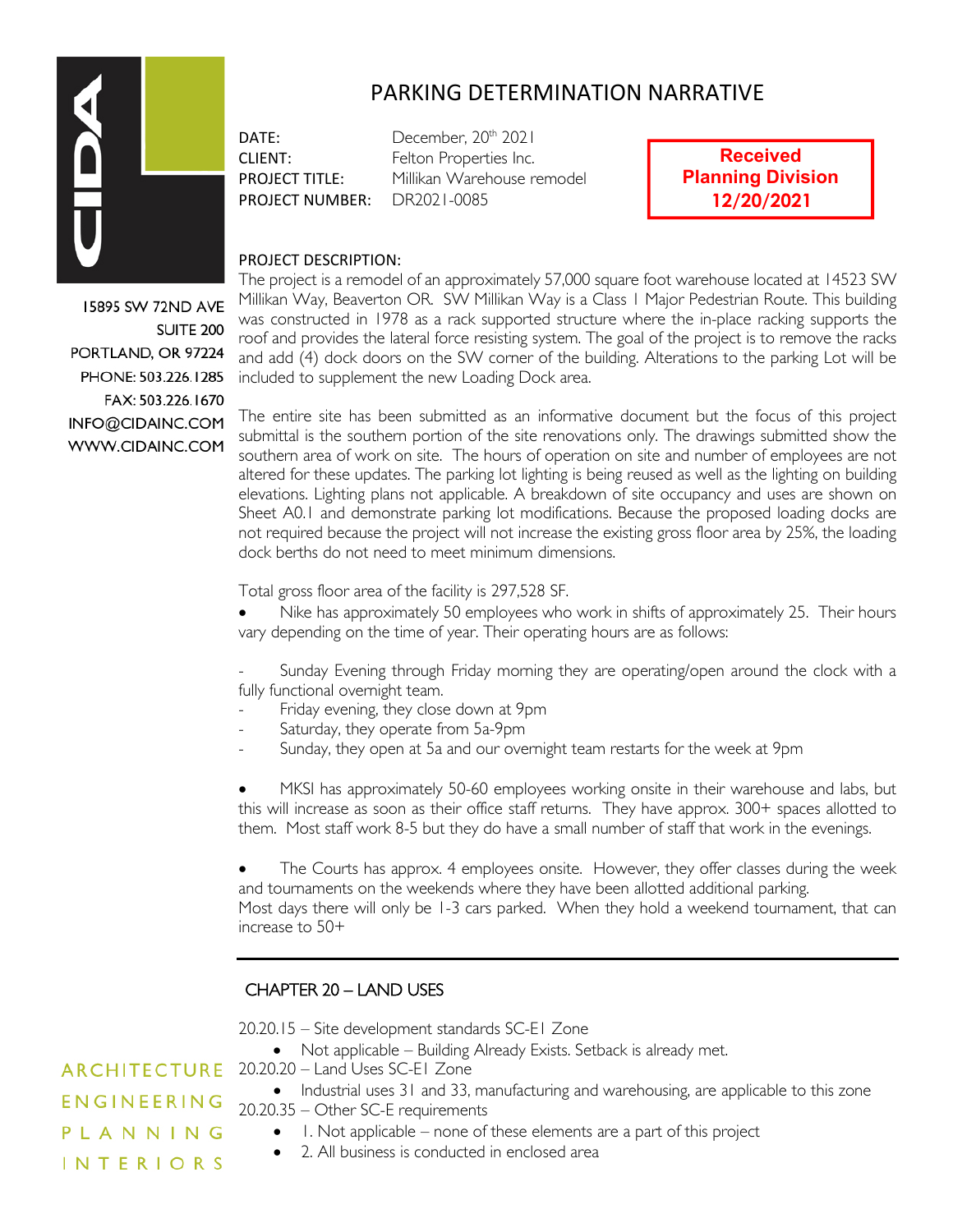

SUITE<sub>200</sub> PORTLAND, OR 97224 PHONE: 503.226.1285 FAX: 503.226.1670 INFO@CIDAINC.COM WWW.CIDAINC.COM

## CHAPTER 40 – APPLICATIONS

40.55.15.1.C– Parking Requirement Determination Approval Criteria

- 1. The proposal satisfies the threshold requirements for a Parking Requirement Determination application. The shared parking location is the determining factor.
- 2. All City application fees related to the application under consideration by the decision-making authority have been submitted.
- 3. The determination is consistent with Title 4 of Metro's Regional Transportation Functional Plan. Parking
- **15895 SW 72ND AVE**  $\bullet$  4. The determination will not create adverse impacts, taking into account the total gross floor area, number of employees, potential customer volume, and the hours of operation of the use. No changes to Existing Shared parking
	- 5. The proposal contains all applicable application submittal requirements as specified in Section 50.25.1. of the Development Code. [ORD 4404; October 2006]
	- 6. Applications and documents related to the request, which will require further City approval, shall be submitted to the City in the proper sequence.

40.55.15.2.C– Shared Parking Approval Criteria

1. The proposal satisfies the threshold requirements for a Shared Parking application.

• 2. All City application fees related to the application under consideration by the decisionmaking authority have been submitted.

• 3. The shared off-street parking is located on any property within 500 feet of the property upon which the use requiring the parking is located, except in Multiple Use zoning districts where the location may be at any distance. This project is located in a Multiple Use zoning district.

• 4. The location of the shared parking and the site containing the use shall be connected by a hard surface pedestrian pathway. The parking is connected with a hardscape crosswalk to the main facility.

• 5. If the location of the shared parking and the site containing the use are separated by a street of collector or higher designation, the two locations shall each be within 300 feet of a controlled pedestrian crossing, such as a traffic light, stop-controlled intersection or marked pedestrian crossing such as a striped intersection or pedestrian-activated signal. SW Schottky Road is the road in question and in accordance with the city of Beaverton GIS map system, The street is not a designated collector or above.

• 6. If multiple properties are involved, the owners of the properties have each agreed to the shared parking by entering into a shared parking agreement. The addresses in question are different entities but owned by the same company.

• 7. The time of peak parking demand for the various uses located on the subject properties occur at different times of the day. The lot in question is supplemental to the main facility of the Millikan Business center, recreational space, and a warehouse facility.

• 8. Adequate parking will be available at all times when the various uses are in operation. The existing parking exceeds the amount required for the uses on site. Changes to the existing parking are to bring the number of parking spaces closer to the maximum for each use.

• 9. The proposal is consistent with all applicable provisions of CHAPTER 60 (Special Requirements) and that all improvements, dedications, or both required by the applicable provisions of CHAPTER 60 (Special Requirements) are provided or can be provided in rough proportion to the identified impact(s) of the proposal.

• 10. There are safe and efficient vehicular and pedestrian circulation patterns within the boundaries of the site.

• 11. The proposal contains all applicable application submittal requirements as specified in Section 50.25.1. of the Development Code.